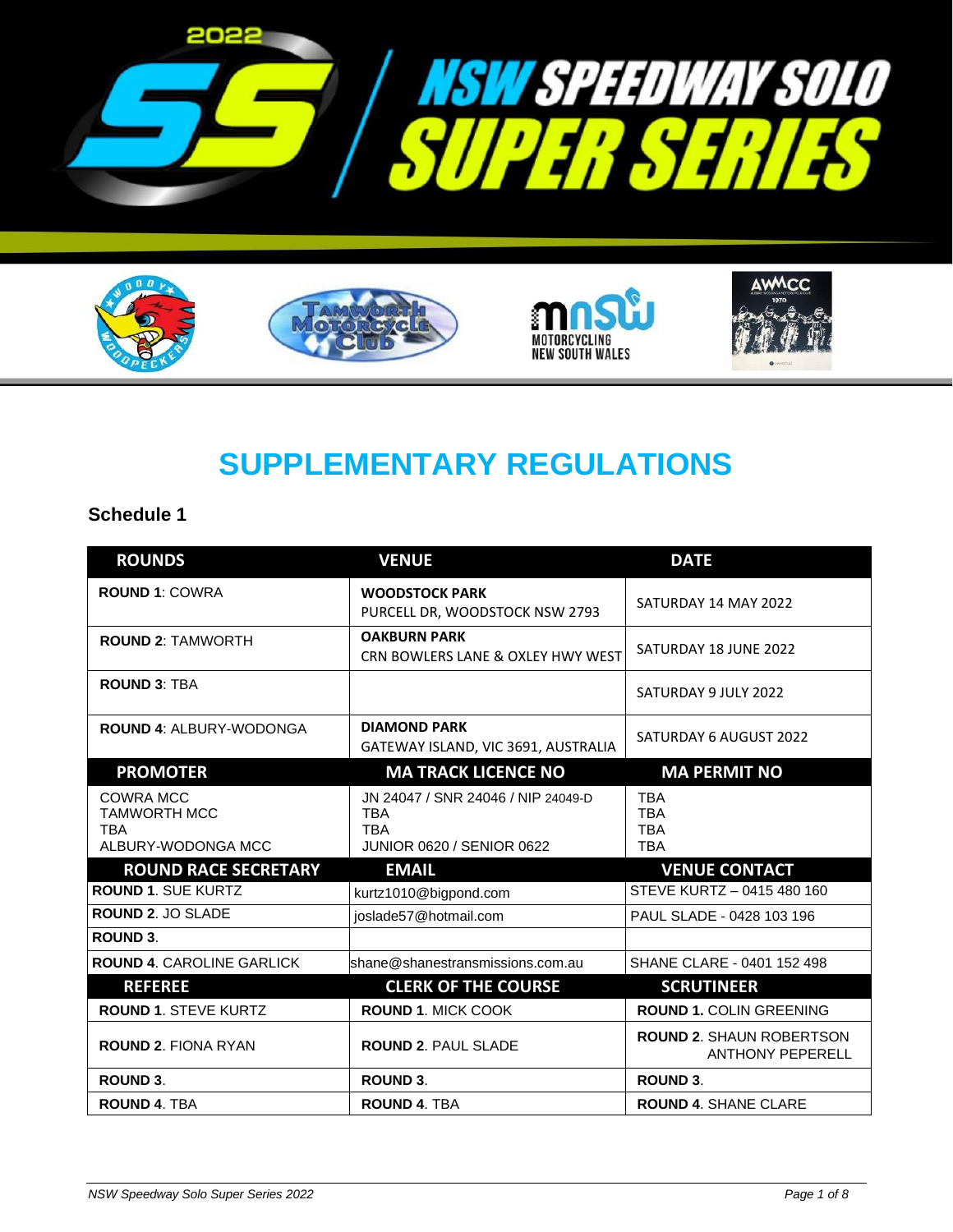## **1. ANNOUNCEMENT**

The Cowra MCC, Tamworth MCC, Track TBA and Albury-Wodonga MCC, hereafter called the Promoter will conduct the **NSW Speedway Solo Super Series** for junior and senior riders at the dates, venues and locations listed above.

1.1 Supplementary Rain off schedule: If the meeting has been postponed for the reason of force majeure the date will be moved to the next available date for that round/club. If the rain date cannot be run in its entirety, but the meeting has reached 75% for all competitors, then a result may be declared by the steward based on the points at the time of the determination. If it has not reached 75%, then the event will be declared null and void and further decisions of status of this event are at the discretion of Motorcycling Australia.

## **2. JURISDICTION**

2.1 The abovementioned meeting has been authorised by Motorcycling NSW which has issued the said Motorcycling Australia Permit Number and is open to holders of current Motorcycling Australia National Competition Licences.

2.2 The event will be held in accordance with the **2022** General Competition Rules (GCR's) contained in the Manual of Motorcycle Sport which is available at:<https://www.ma.org.au/licences-rules/rules/generalcompetition-rules/> , these Supplementary Regulations, and any final instructions approved by MNSW. By entering this event all parties agree to comply with these rules, regulations, by-laws and instructions.

## **3. EVENT OFFICIALS**

The officials overseeing each round of the series are listed in schedule 1 on page 1.

## **4. NOMINATIONS**

4.1 Call for nominations for each round of the series will be published on the Super Series Facebook page proceeding the conclusion of the previous round and close last mail the Monday prior to the meeting date. Late entries will not be accepted.

4.2 Only nominations received on the official form that is accompanied by the correct fee will be accepted.

4.3 If more than 16 nominations are received for a Super Series class riders will be seeded by MNSW for an A grade/B grade class, or the draw will be adapted to accommodate entries received.

## **5. ENTRY FEE**

5.1 Entries will be accepted through the Promoters nominated entry procedure for each round as set out in 5.5

5.2 Entry fees for each round of the series are Nippers \$40, Junior \$50, and \$70 senior.

5.3 In the case of postponement or abandonment of the meeting, all or any part of the entry fee may be retained by the Promoters if such retention is approved by Motorcycling NSW.

5.4 Entry fees will only be refunded if a rider informs the Promoter, in writing, 10 days before the event. A medical certificate is required if a rider withdraws less than 10 days before the event.

5.5 Payment by EFT or cash only. Direct Deposit: Reference surname, initial and bike number

| <b>Cowra MCC</b>    | Nominations received via Ridernet                                      |
|---------------------|------------------------------------------------------------------------|
|                     | Must join club first - \$10 one day Membership if not already a member |
| <b>Tamworth MCC</b> | Nominations received via email - joslade57@hotmail.com                 |
|                     | Payment on the day at sign on (EFTPOS available)                       |
| <b>TBA</b>          | Nominations received via xxxx                                          |
|                     | <b>BSB XXX-XXX Account No XXX</b>                                      |
| Albury-Wodonga MCC  | Nominations received via email - shane@shanestransmissions.com.au      |
|                     | Payment on the day at sign on (EFTPOS available)                       |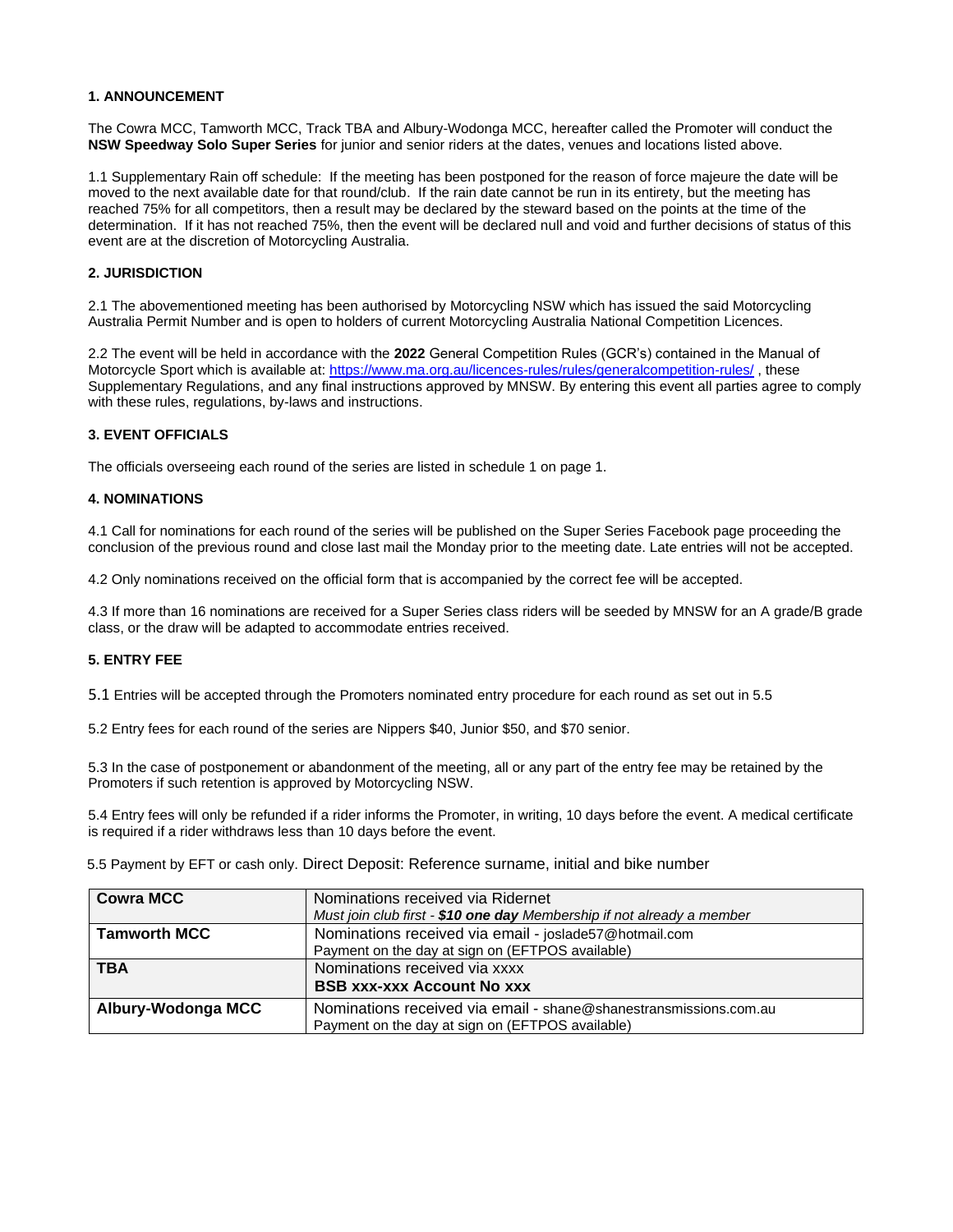## **6. ENTRY PASSES**

Competitors will receive one (1) Rider and (1) Crew Pass. Any mechanic/guardian who wishes to enter the pit area is required to hold a current Motorcycling Australian crew (mechanics) license or Senior National Licence and sign on. Any person who does not hold a current licence will not be granted access into the pit area.

## **7. INSURANCE**

7.1 National Personal Accident Scheme provides basic cover for death and permanent disability.

7.2 Ambulance Insurance is compulsory for licensees.

It is strongly recommended that competitors consider taking out weekly benefits insurance.

## **8. MEDICAL SERVICES**

As listed below and will be in attendance from the event start time until conclusion of racing on the day/time listed in these Supplementary Regulations.

| Cowra MCC           | Emergence Medics Australia          |
|---------------------|-------------------------------------|
| <b>Tamworth MCC</b> | <b>Beneficial Safety Paramedics</b> |
| <b>TBA</b>          | TBA                                 |
| Albury-Wodonga MCC  | Event Medical                       |

## **9. SCRUTINEERING**

9.1 Scrutineering will be open for 1 hour as set out in 15. Event Schedule.

9.2 Machines entered in the competition must have successfully passed a machine examination prior to taking part in practice, qualifying or racing. A decal will be placed on the front number plate to indicate that it has been successfully examined.

9.3 Current competition licences and full riding gear must be presented at scrutineering. Eligibility checks can take place at any time during the meeting. Machines which suffer accident damage in practice or race sessions must be re-examined before participating again.

9.4 In addition to supervising the pulling down and checking of machines after official protests have been received by the Clerk of Course in accordance with the GCRs, the Steward can order that any machine be measured and if this occurs the Scrutineer will supervise a team member to pull down any machine that has taken part in the event. Failure to comply with this regulation will result in this matter being referred to the Clerk of Course for further action.

9.5 Machines will not be sealed for later checking after the event. All machines that are to be pulled down and scrutineered will take place at the circuit before the machine is released by the Scrutineer. A member of the rider's team must be available at all times to carry out the strip down under the control of the Scrutineer. Failure to comply with this regulation will result in this matter being referred to the Clerk of Course for further action.

9.6 All machines and rider apparel MUST comply with the 2022 GCR's for Speedway Competition.

## **10. CLASSES OF COMPETITION**

| Cowra MCC          | 50cc demo, 125cc, 250cc, 500cc solo           |
|--------------------|-----------------------------------------------|
| Tamworth MCC       | 50cc demo, 125cc, 250cc, 500cc solo           |
|                    | Support: Sidecars (Snr & Jnr) and Quads (Snr) |
| TBA                | 50cc demo, 125cc, 250cc, 500cc solo           |
| Albury-Wodonga MCC | 50cc demo, 125cc, 250cc, 500cc solo           |
|                    | Support: 500cc solo Evo / Classic             |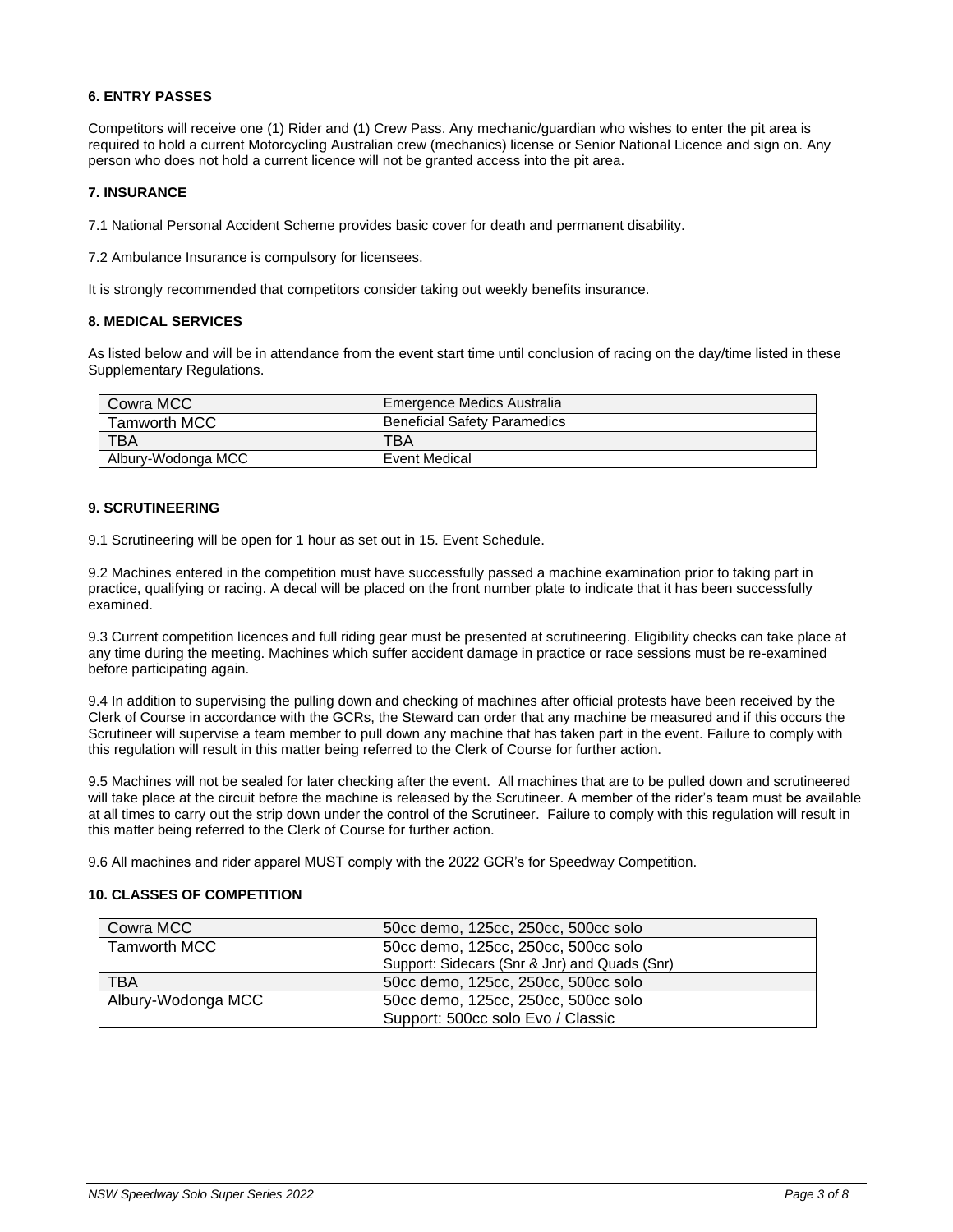## **11. ENTRIES TO CONSTITUTE A CLASS**

11.1 To constitute a class of NSW Speedway Solo Super Series 2022 the number of contestants entered and competing shall be as follows: 500cc five (5), 250cc five (5) and 125cc five (5).

11.2 Should there be insufficient entries in any class of competition, the decision to run or cancel the class, or to combine events and re-distribute any awards and/or prizemoney, will be at the discretion of the promoter, subject to MNSW approval.

## **12. STARTS AND FINISHES**

All races will be tape starts. All finishes will be checkered flag.

## **13. FLAGS AND SIGNALS**

In addition to, or in substitution for the flags and lights applicable to other disciplines the following signals apply:

- a) Start Green or National flag,
- b) Race stoppage Red flag,
- c) Last lap Yellow flag with black diagonal cross

d) Exclusion - Black flag, light or disc, indicating competitor's number or helmet colour.

## **14. RACE FORMAT and SERIES POINT SCORING**

14.1 Solo as per GCR's 13.11.8.6. Qualifying format will be determined by MNSW depending on the number of entries.

14.2 The Solo Super Series will be twenty (20) heats, one (1) B final and one (1) A final with four (4) riders in each.

14.3 All heats and finals will be over four (4) laps. Tamworth heats will be over (3) laps, finals over (4) laps.

14.4 FINALS. Solos: The top three (3) point scorers after 20 heats will go direct to the A final, plus the winner of the B final. The place getters in this final will determine who is 1st, 2nd, 3rd & 4th for the round of the NSW Speedway Solo Super Series. The riders for the B final will be 4th, 5th, 6th and 7th point scorers after 20 heats.

14.5 Point scoring will as per GCR 13.10.18 13.5 First position = three (3) points, Second position = two (2) points, Third position = one (1) point, fourth position = zero (0) points. Non finishers will receive one of the following alongside their names on the score sheet. **M** (excluded due to 2-minute rule) **R** (retired from the race) **F** (fall but not excluded) **T** (excluded for false start) **E** (excluded) N (non-started)

14.6 **POINTS SCORING for the NSW Speedway Solo Super Series 2022** will be scored after 20 heats, one B, and one A final. The final placings (1<sup>st</sup> to 20<sup>th</sup>) after all racing is concluded will be scored using the scoring system below as per GCR's 14.10.11.1:

| <b>Place</b>   | <b>Points</b> | <b>Place</b> | <b>Points</b>  |
|----------------|---------------|--------------|----------------|
|                | 25            | 11           | 10             |
| $\overline{2}$ | 22            | 12           | 9              |
| 3              | 20            | 13           | 8              |
| 4              | 18            | 14           |                |
| 5              | 16            | 15           | 6              |
| 6              | 15            | 16           | 5              |
| 7              | 14            | 17           | 4              |
| 8              | 13            | 18           | 3              |
| 9              | 12            | 19           | $\overline{2}$ |
| 10             |               | 20           |                |

14.7 If a tie on points occurs for any position in a series, the tying competitor who has the greatest number of higher placings in the series will be awarded the position.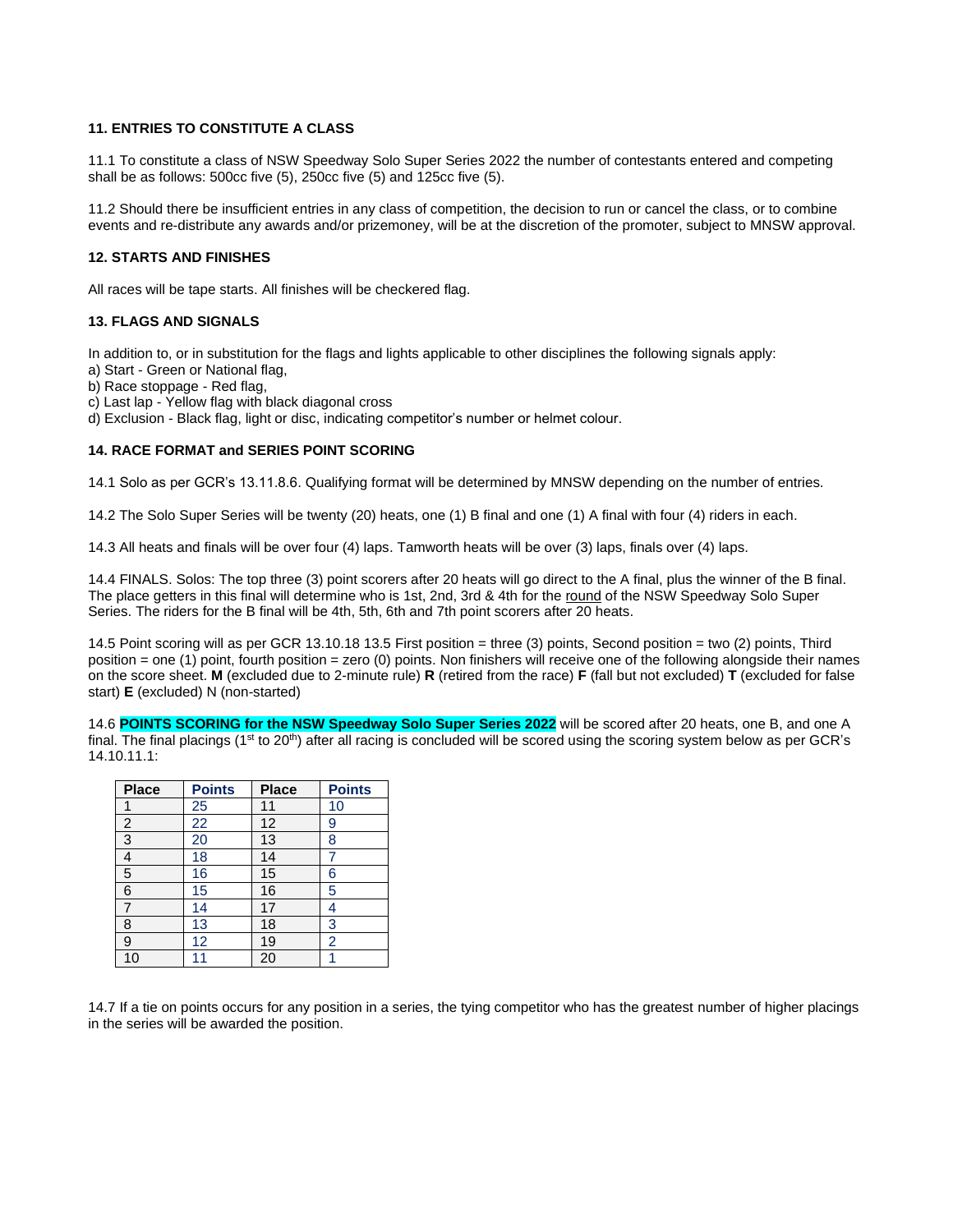## **15. EVENT SCHEDULE**

| <b>Time</b>     | <b>Cowra MCC</b>  | <b>Tamworth MCC</b> | <b>TBA</b>               | Albury-Wodonga MCC |
|-----------------|-------------------|---------------------|--------------------------|--------------------|
| Gates open      | 8.00am            | 8.00am              | -                        | 8.00am             |
| Scrutineering   | 9.00am            | 9.00am              | $\overline{\phantom{0}}$ | 9.00am             |
| Sign on         | 9.30am            | 9.30am              | $\overline{\phantom{0}}$ | 9.30am             |
| Riders briefing | 10.30am           | 10.30am             | $\overline{\phantom{0}}$ | 10.30am            |
| Practice        | After r/briefing  | After r/briefing    | $\overline{\phantom{0}}$ | After r/briefing   |
| Rider intro     | After practice    | After practice      | $\overline{\phantom{0}}$ | After practice     |
| Racing          | After rider intro | After rider intro   | $\overline{\phantom{0}}$ | After rider intro  |

For the purposes of drug and alcohol testing, the commencement of the meeting will be deemed to be at the start of scrutineering as set out above with the completion of the meeting for the participant being when the participant has vacated the venue.

## **16. SERIES AWARDS AND PRIZEMONEY**

- Trophies for 1st to 4th positions in each class of the overall NSW Speedway Solo Super Series will be awarded.
- Medallions 1st to 4th positions in each class for rounds of the NSW Speedway Solo Super Series will be awarded.
- Participation ribbons will be presented to all 50cc demonstration riders.

| <b>Overall Series winners</b>                | $1st$ place         | $2nd$ place         | $3rd$ place         | $4th$ place        |
|----------------------------------------------|---------------------|---------------------|---------------------|--------------------|
| 500cc solos                                  | \$750               | \$500               | \$300               | \$200              |
| 250cc solos                                  | \$250 prize/voucher | \$150 prize/voucher | \$100 prize/voucher | \$50 prize/voucher |
| 125cc solos                                  | Prize               | Prize               | Prize               | Prize              |
|                                              |                     |                     |                     |                    |
| <b>Super Series supplementary categories</b> |                     |                     |                     |                    |

| Super Series supplementary categories |                     |
|---------------------------------------|---------------------|
| Best presented team                   | \$500 prize voucher |
| Rider of the series                   | \$500 prize voucher |
| Most improved rider                   | \$250 prize voucher |
| Sportsmanship award                   | \$250 prize voucher |

16.1 Judging of Super Series supplementary categories will be conducted by MNSW representative at each round. Supplementary categories will be judged across all Super Series classes.

- Best presented team Awarded to the team who presents the best rider, bike, and pit setup
- Rider of the series Awarded to the rider of any class with the most wins, final qualifications, and placings.
- Most improved rider Awarded to the rider who has shown the most improvement throughout the Super Series
- Sportsmanship award Awarded to the rider who displayed fair, generous, and respectful behaviour of others.

## **17. PAYG**

PAYG Withholding affects the payment of prizemoney. If you do not provide an ABN or declare the sport is a hobby, the Promoter must withhold 46.5% of prizemoney over \$50.00 which is otherwise payable to you. Please tick one of the boxes on the entry form and if appropriate provide your ABN to ensure the full amount of prize money is paid to you.

## **18. PRESENTATIONS**

Presentation will be held in the infield of the track.

#### **19. MACHINES AND RIDERS**

19.1 All machines entered must comply with the 2022 GCRs for speedway competition.

12.2 Referee may allow change of machinery during the event.

19.3 Multiple entries of the one machine in the same class of competition is not permitted.

## **20. VESTS**

Riding vests may be provided and must be worn by the Rider.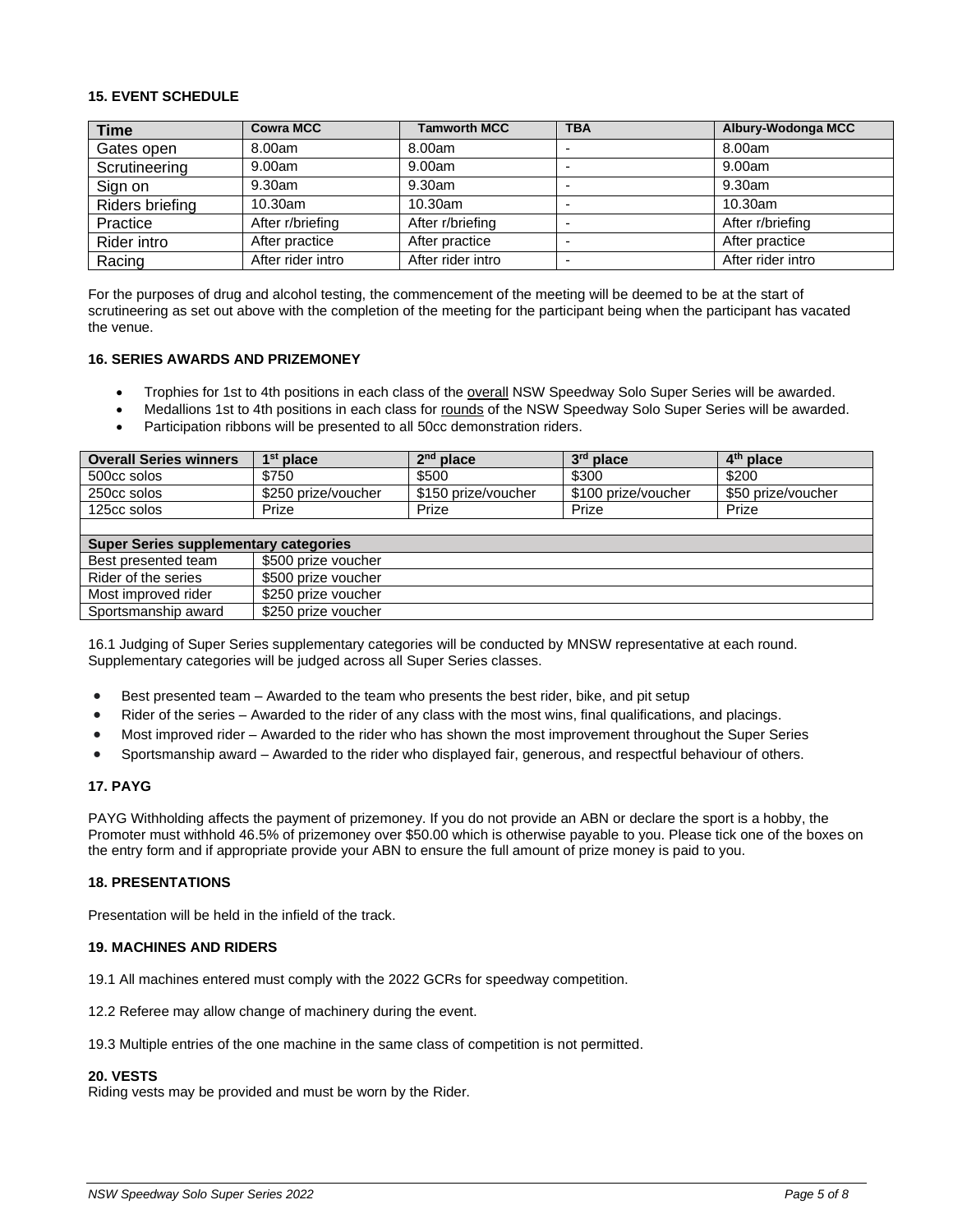## **21. GRID POSITIONS**

Selection and starting positions will be carried out by the MNSW Speedway Sports Committee following close of nominations.

## **22. RIDERS' BRIEFING**

A riders' briefing will be held prior to the commencement of racing, which ALL competitors MUST attend. Details will be included in the final instructions.

## **23. CIRCUIT DESCRIPTION**

|                    | Junior 125cc/50cc | Senior 250cc/500cc | <b>Track surface</b> |
|--------------------|-------------------|--------------------|----------------------|
| Cowra MCC          | 110m              | 310m               | Decomposed granite   |
| Tamworth MCC       | 120 <sub>m</sub>  | 440m               | Decomposed granite   |
| <b>TBA</b>         |                   |                    |                      |
| Albury-Wodonga MCC | 120 <sub>m</sub>  | 350m               | Decomposed granite   |

## **24. TRACK INSPECTION**

All competitors will be given the opportunity to walk and inspect the track prior to any on track participation. This inspection must be done on foot and competitors are reminded that service vehicles may be in operation on the circuit at this time.

## 24.1 Track Dissatisfaction

Competitors who are not satisfied with any aspects of the track can present these concerns to the Clerk of Course if those concerns cannot be resolved, the competitor will be invited to withdraw from the meeting.

## **25. FACILITIES**

Adequate fully functional, clean and stocked male and female amenities are available at all venues for the duration of the meeting.

## **26. NOISE**

Noise testing may take place at any time at the discretion of the Chief Scrutineer or the Clerk of Course. Refer 18.3 APPENDIX C SOUND EMISSIONS AND FUEL for details.

## **27. TYRES**

27.1 Tyre type refer to the GCR's 13.19.4 Tyres

## **28. ANTI-DOPING POLICY**

28.1 All competitors, crew, parents / guardians and officials are advised that drug testing may take place in accordance with MA's Anti-Doping Policy, under the authority of Sport Integrity Australia.

28.2 Athletes are advised to download the Sports Integrity Australia app. If athletes have any doubts over Sports Integrity Australia requirements, they should visit the website [www.sportintegrity.gov.au](http://www.sportintegrity.gov.au/) It is recommended athletes contact the Drugs in Sport Hotline (1300 027 232) for further information. When drug testing takes place, the payment of prize money may be delayed, at the discretion of MA, until the results of the tests are known.

## **29. DRUG AND ALCOHOL TESTING**

All competitors and officials are advised that random drug and alcohol testing may take place during the competition. Refer to MA website for details on the Safety Policy – Drug and Alcohol testing.

## **30. CODES OF BEHAVIOUR**

All competitors, officials and parents are reminded of MA's Codes of Behaviour contained within MA's Member Protection Regulations, found at [www.ma.org.au](http://www.ma.org.au/) which is a guide to appropriate behaviour at all motorcycle race meetings. These Codes of Behaviour apply to this meeting and will be enforced.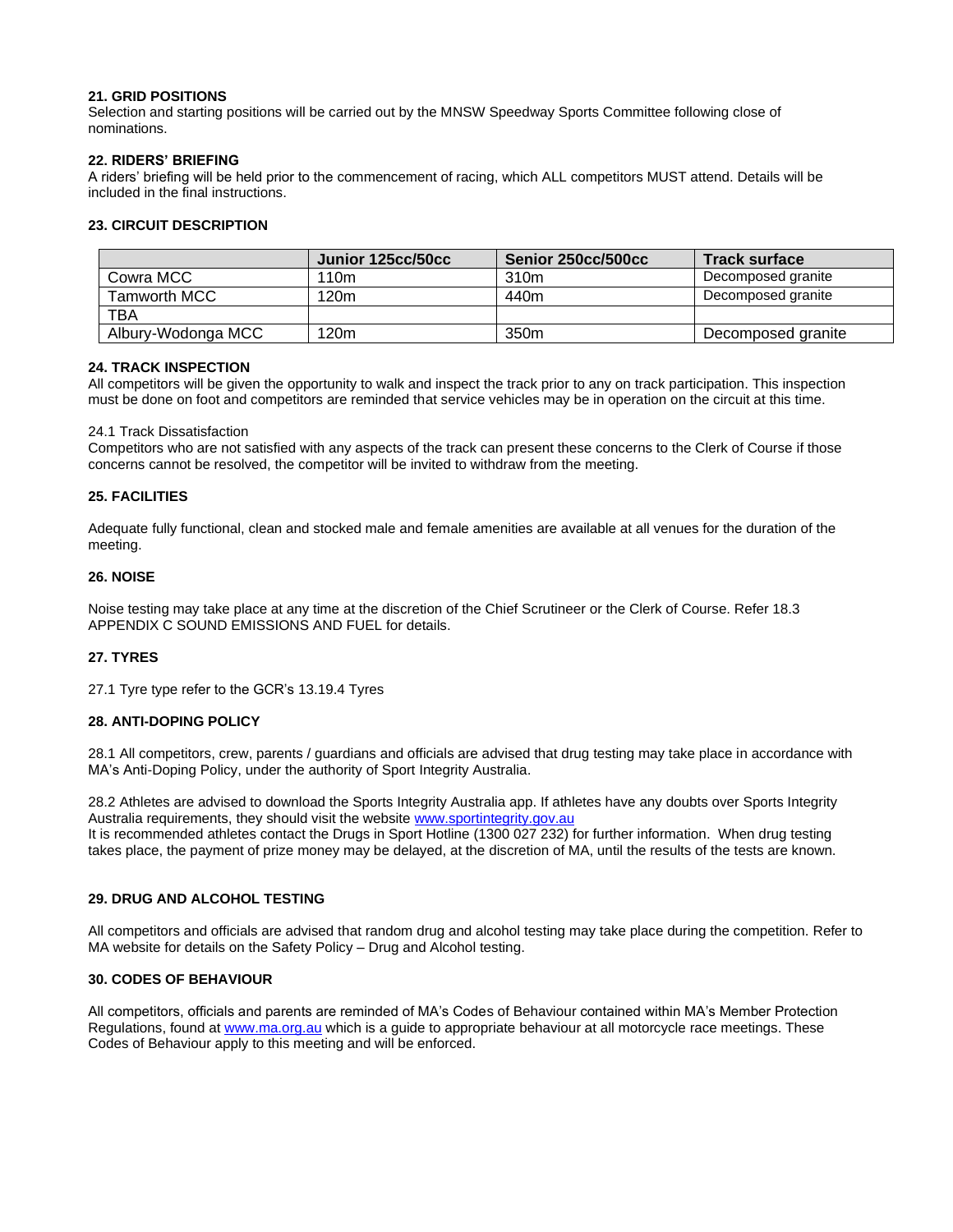## **31. FIRE EXTINGUISHERS**

All riders must have a minimum 2kg, dry powder A:B (E) class, working fire extinguisher in their pit area

### **32. ELECTRONIC COMMUNICATIONS AND SOCIAL MEDIA**

All competitors, officials and parents are bound by of MA's Social Media Policy, found at [www.ma.org.au,](http://www.ma.org.au/) which sets out a framework for acceptable online behavior where communications involve fellow MA members, volunteers, officials, coaches, sponsors, partners, staff and any other connected persons, penalties may apply for breaches of the policy.

## **33. ADMISSION CHARGES**

|                    | <b>Adult</b> | <b>Pensioner/Child</b> |
|--------------------|--------------|------------------------|
| Cowra MCC          | \$15         | \$5                    |
| Tamworth MCC       | \$15         | \$5                    |
| TBA                |              |                        |
| Albury-Wodonga MCC | \$15         | \$5                    |

## **34. ENVIRONMENTAL RESPONSIBILITY**

All teams and riders are responsible for the removal of all items including rubbish from their pit area as they vacate the premises. Penalties may apply as per GCR 6.1.1.1 a)

Used tyres cannot be left on site. Any rider found to have left tyres in the pit area will be fined for the cost of their disposal.

## **35. DISCIPLINE SPECIFIC INFORMATION**

35.1 Teams are encouraged to showcase their team by wearing team clothing, team branded tents, pit mats, bike covers etc.

34.1 NO Thongs/Sandals or open shoes to be worn in the pit area

34.2 The carrying or consumption of alcoholic beverages in the pit area & ALL Car Parks is prohibited.

34.3 NO Smoking at the Venue/s including Car Park/s

34.4 NO animals allowed. Guide Dogs and registered Assistant Animals Excepted which must be always kept on a leash.